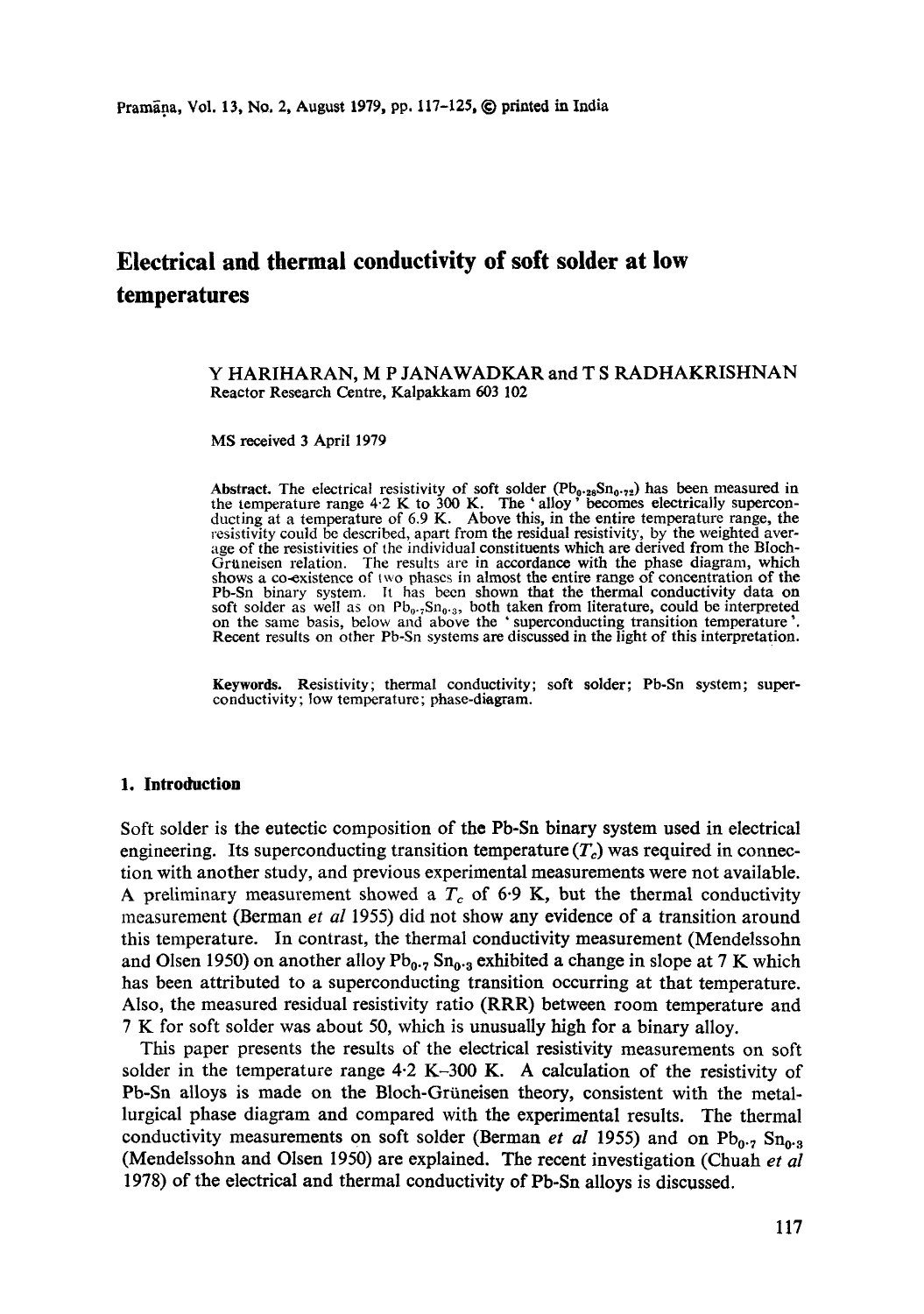# **2. Experimental**

Commercial soft solder with the composition of  $Pb_{0.28}Sn_{0.72}$ , corresponding to 60% Sn by weight was melted in a soldering iron to remove the resin flux and formed into a globule. The composition was checked by a chemical analysis. It was then pressed flat and cold-rolled into a thin sheet about 0.06 mm thick. A rectangular piece of 10 mm  $\times$  3 mm was mounted in a dipstick type vapour cryostat operated in conjunction with a temperature controller (Chandrasekaran *et al* 1979). The electrical resistance was measured by the d.c. four-probe method, in the temperature range 4.2 K to 300 K. A pair of 44 SWG copper wires  $(81 \mu \text{ dia})$  enamel removed and coated with low thermal emf Cd-Sn solder, were directly pressed on to the sample and served as potential leads. These were joined to two other thicker copper leads, also with Cd-Sn solder and taken directly to the Keithley Model 148 nanovoltmeter without any further joints. With this arrangement, stray thermal emf in the circuit was restricted to less than 50 nV which was about two orders of magnitude smaller than the smallest signal measured. A current of 2 mA was passed in the sample.

Below 30 K, the temperatures were measured by a germanium resistance thermometer (GRT). This was previously calibrated by us using another GRT which was obtained from M/s. Cryocal, USA. In the region above 50 K, a platinum resistance thermometer was used. The temperature stability was better than  $\pm$ 5 mK below 20 K and  $\pm$  0.25 K above 50 K.

# **3. Results**

The electrical resistivity of soft solder is plotted against the temperature in figure 1. The form factor was determined by matching the measured resistance at room tem-



Figure 1. Electrical resistivity of soft solder as a function of temperature. The solid line is calculated using equations (1) and (2). The points represent experimental measurement. The inset shows the superconducting behaviour obtained in the resistivity measurement.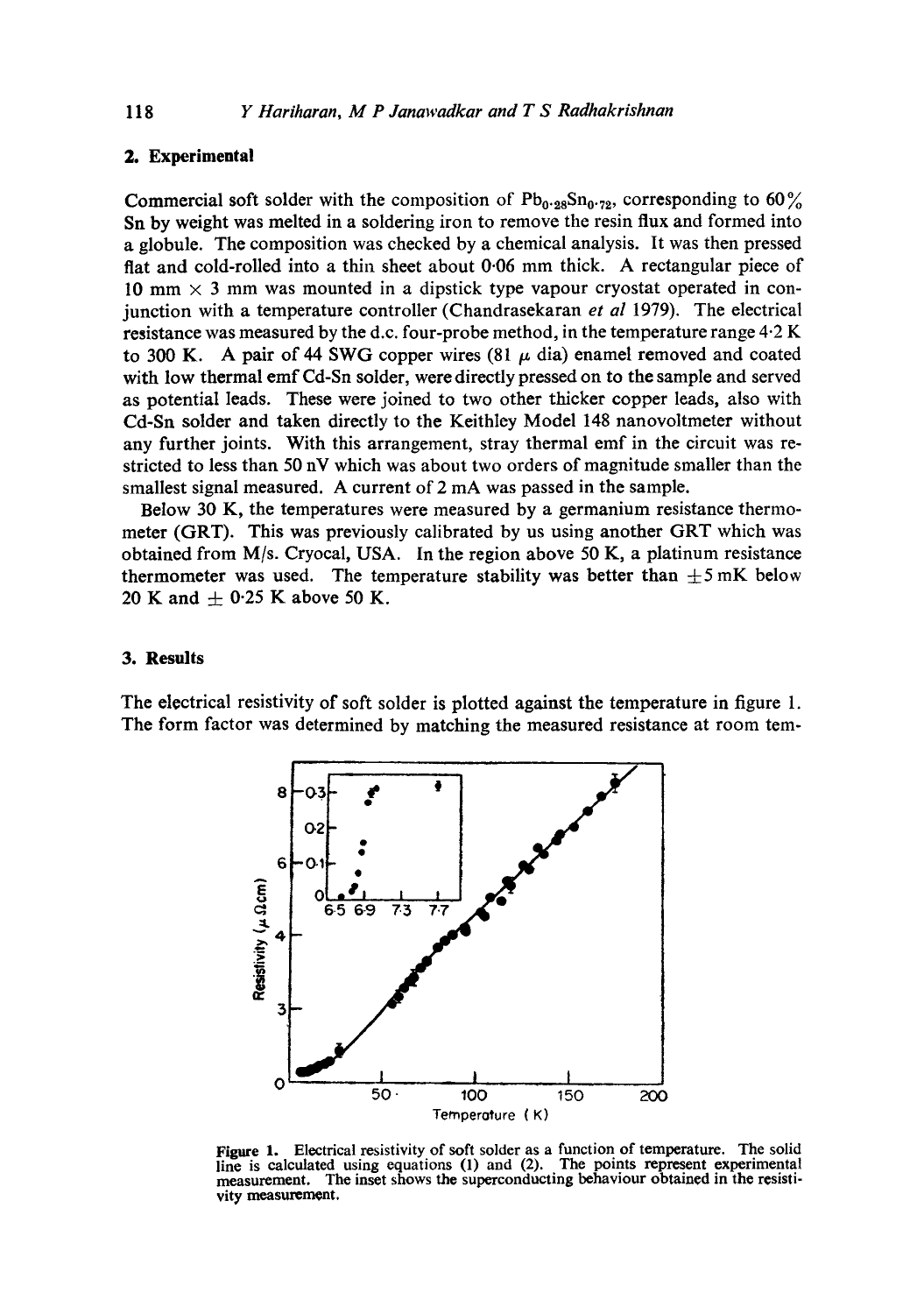perature with the value of 15  $\mu \Omega$  cm (Harper 1972). The electrical resistivity is seen to decrease with temperature until about 8 K, when it becomes constant, at  $0.32\mu\Omega$  cm which is the residual resistivity. Then it falls sharply to zero, showing superconducting behaviour. The  $T_c$ , corresponding to the resistance drop of 50  $\frac{9}{6}$ of the normal state value, is 6.88 K. The width of the transition, defined as the interval in which the resistance changes from  $10\%$  to  $90\%$  is 70 mK.

### **4. Discussion**

### *4.1. Electrical resistivity*

The phase diagram of the Pb-Sn binary system is given in figure 2 (Hansen 1958). It is seen that at room temperature the solubility of Pb in Sn is negligibly small while that of Sn in Pb is only 3.2 atomic per cent. Thus almost throughout the composition range, the system exists in two phases, one phase with nearly  $100\%$  Sn while the other having 3.2 at, percent Sn in Pb. In the discussions that follow, we will approximate them to contain  $100\%$  Sn and  $100\%$  Pb respectively. Where necessary, specific remarks will be made regarding the presence of Sn in the Pb phase. It will also be assumed that the solubility of Sn in the Pb phase remains constant below room temperature. Though as yet, there is no direct evidence for this assumption, the results discussed in  $\S 4.3$  may imply that the solubility is finite. Optical micrograph pictures taken on the sample have indeed confirmed the co-existence of the two phases. If we assume that the crystallites of the two phases occur randomly in the alloy, which is again confirmed by optical micrographs in the case of soft solder, then the resistivity of the alloy could be represented by the equation

$$
\rho^{\text{Pb-Sn}}(T) = \rho_0 + c \rho^{\text{Pb}}(T) + (1-c) \rho^{\text{Sn}}(T), \tag{1}
$$



Figure 2. Phase diagram of Pb-Sn binary system (Hansen 1958). The room temperature solubility of Sn in Pb is shown. Figures in brackets represent weight percentages.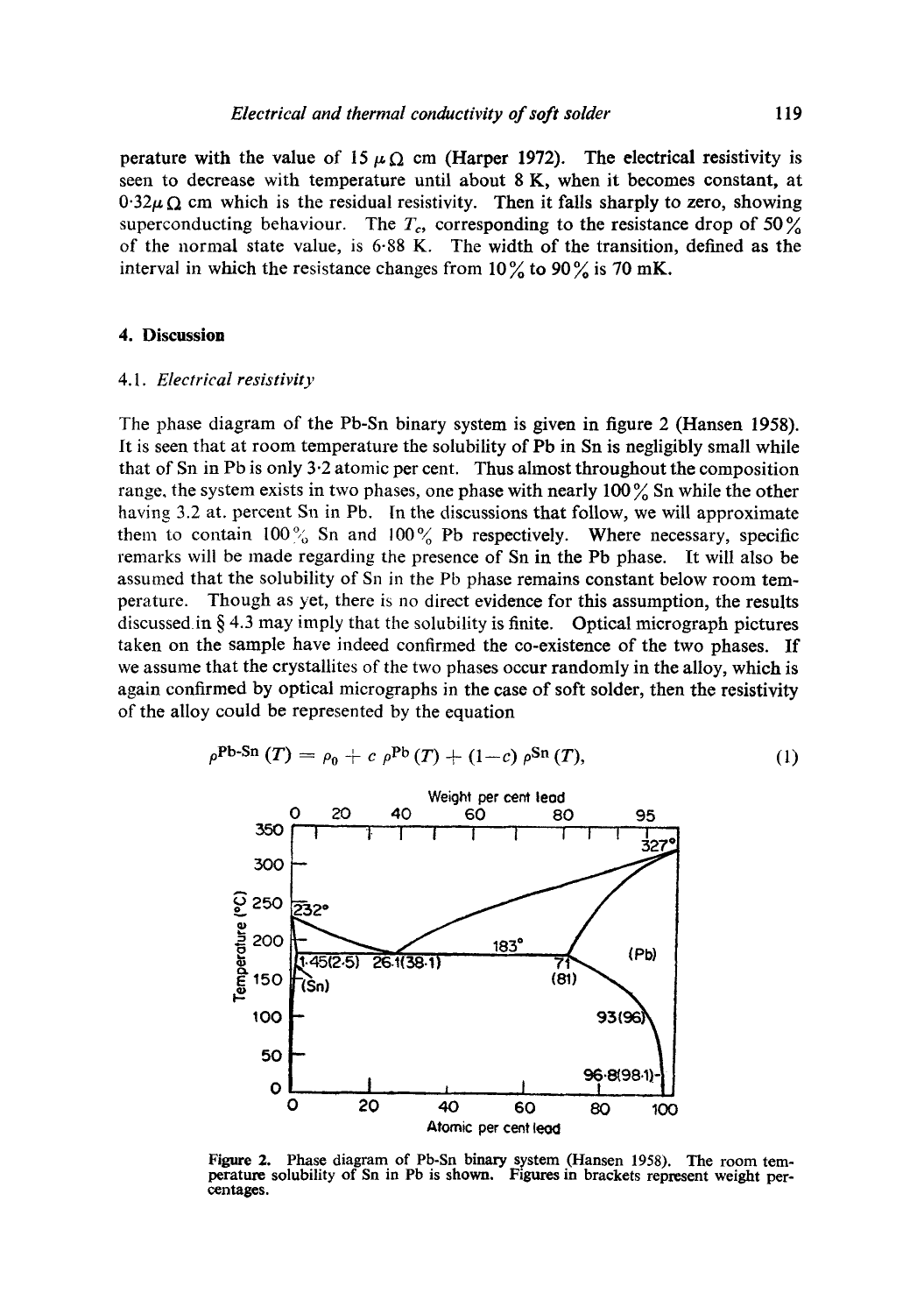where  $\rho_0$  is the residual resistivity of the alloy and c is the concentration of Pb. The residual resistivities of the Pb and Sn phases could be absorbed in  $\rho_0$  and  $\rho^{\text{Pb}}$  and  $\rho$ Sn regarded as ideal resistivities given by the Bloch-Grüneisen function

$$
\rho(T) = 4A (T/\theta)^5 I_5 (\theta/T), \qquad (2)
$$

where A is a constant describing the electron-lattice interaction and  $\theta$  the Debye temperature. The integral has the general definition

$$
I_n(\theta/T) = \int\limits_0^{\theta/T} \frac{z^n}{(e^z - 1)(1 - e^{-z})} dz.
$$
 (3)

In the high temperature limit, when  $T \gg \theta$ , (3) reduces to

$$
I_n = [1/(n-1)] \; (\theta/T)^{n-1} \tag{4}
$$

Using (4) in (2), and with the other input parameters shown in table 1, the constant  $\vec{A}$  can be determined. The integral  $I_5$  has been tabulated (McDonald 1956) as a function of  $T/\theta$ .  $\rho^{Pb}(T)$  and  $\rho^{Sn}(T)$  can now be readily calculated from (2) and with the measured value of the residual resistivity  $\rho_0$ , used in (1) to give  $\rho(T)$  of the alloy. This calculation has been carried out for soft solder and the result is shown in figure 1. The calculated resistivity is in excellent agreement with the experimental measurement in the temperature range 7-300 K. Figure 1 is restricted to 200 K, but the curve continues beyond with the same slope as at 200 K, all the way agreeing with the measurement. Thus, the resistivity of soft solder is the weighted average of the resistivities of the two phases at all temperatures apart from the additional impurity contribution. This result is quite general and should hold for all other compositions of the Pb-Sn system.

# 4.2. *Thermal conductivity*

In view of the ability of the ' two phase model ' to explain the electrical resistivity, it can be expected that a similar approach might explain the thermal conductivity of these'alloys, as the relaxation time involved in the thermal transport is the same as

Table 1. The Debye temperature, electrical resistivity at 0°C and the thermal conductivity in the high temperature limit used in expression (2) and (9).

|                         | Debye<br>temperature<br>$\theta$ K | Electrical<br>resistivity at<br>$0^{\circ}$ C<br>$\mu\Omega$ cm | Thermal<br>conductivity<br>(high<br>temperature<br>limit) $W$ cm <sup>-1</sup> $K^{-1}$ |
|-------------------------|------------------------------------|-----------------------------------------------------------------|-----------------------------------------------------------------------------------------|
| Pb                      | 90 <sup>a</sup>                    | 19.2 <sub>b</sub>                                               | 0.34c                                                                                   |
| Sn                      | 160a                               | 10.1 <sup>b</sup>                                               | 0.63c                                                                                   |
| $Pb_{0.28}$ $Sn_{0.72}$ |                                    | 15d                                                             | 0.52e                                                                                   |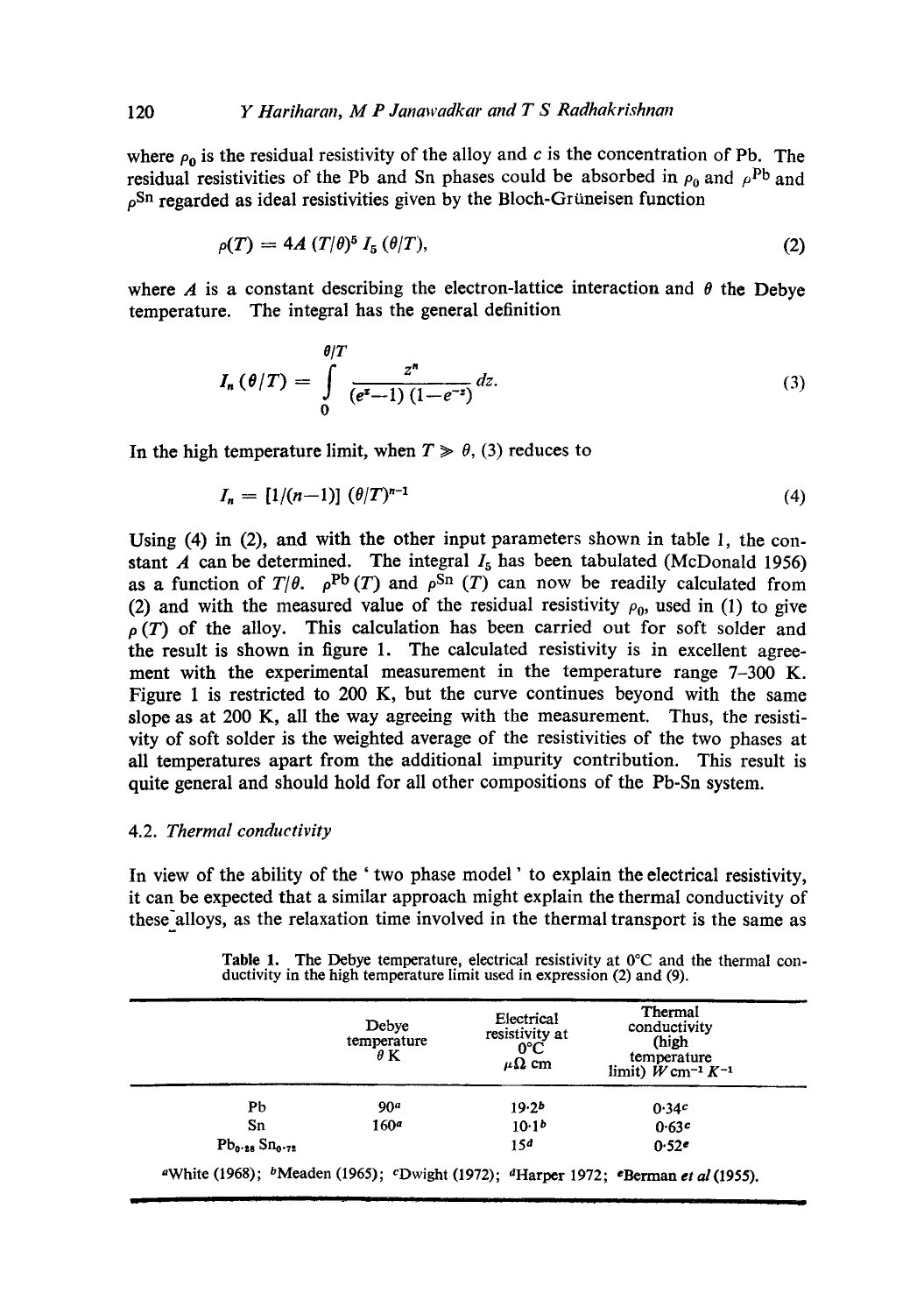for electrical conduction in metals. The thermal conductivity measurements (Berman *et al* 1955) on soft solder are available, although no attempt to explain them has been made so far. Following (1), we can write for the total thermal resistivity (reciprocal of the thermal conductivity  $K$ ) of the alloy as

$$
W_e^{\text{Pb-Sn}}(T) = \frac{1}{K_e^{\text{Pb-Sn}}(T)} = W_{e, \text{ imp}} + c W_e^{\text{Pb}} + (1-c) W_e^{\text{Sn}}.
$$
 (5)

 $K<sub>e</sub>$  signifies the electronic contribution to the thermal conductivity which is the dominant one as against the lattice contribution which is not considered here. The first term in (5) is due to the scattering of electrons by the impurities and the other terms arise due to the scattering by the thermal phonons in Pb and Sn respectively. Once again on Bloch's theory, considering only the ideal thermal resistivity and neglecting impurity effects,

$$
W_e = \frac{4 A}{L_n(T)} (T/\theta)^5 \left[ \left\{ 1 + \frac{3}{2\pi^2} \frac{\zeta}{D} (\theta/T)^2 \right\} I_5 - \frac{1}{2\pi^2} I_7 \right], \tag{6}
$$

where  $\zeta/D$  is a numerical parameter given in the free electron theory by

$$
\zeta/D = 2^{1/3} N^{2/3}.
$$
 (7)

N being the number of conduction electrons per atom and has a value 2 for Pb and Sn, both belonging to the IV b group in the periodic table, and  $L_n$  is the Lorenz constant having the value  $2.45 \times 10^{-8}$  W  $\Omega$  K<sup>-2</sup> for metals. A is the same constant occurring earlier.

In the low temperature limit, the integrals become independent of temperature and have limiting values (Wilson 1953). The first and the third term in (6) can be neglected as they are proportional to  $(T/\theta)^5$  and are small in comparison with the second term. Hence (6) reduces to the familiar expression

$$
W_e = a T^2, \tag{8}
$$

where  $a = 151.2/K_{\infty} \theta^2$ , (9) and  $K_{\infty}$  is the value of the thermal conductivity in the high temperature limit.

As was done in  $\S 4.1$  for the electrical resistivity, the total thermal resistivity for soft solder may be calculated using (5). But now, one is hampered by the lack of knowledge of the first term, viz., the impurity thermal resistivity. This is related to the residual electrical resistivity by

$$
W_{\rm imp} = \rho_0 / L_n T = \beta / T,\tag{10}
$$

and the electrical resistivity measurement on the same sample is not available. This difficulty can be overcome by fitting the experimental data to an expression of the form

$$
W_e^{\text{Pb-Sn}}(T) = \frac{\beta}{T} + \gamma T^2 \tag{11}
$$

where 
$$
\gamma = c a_{Fb} + (1-c) a_{Sn}
$$
. (12)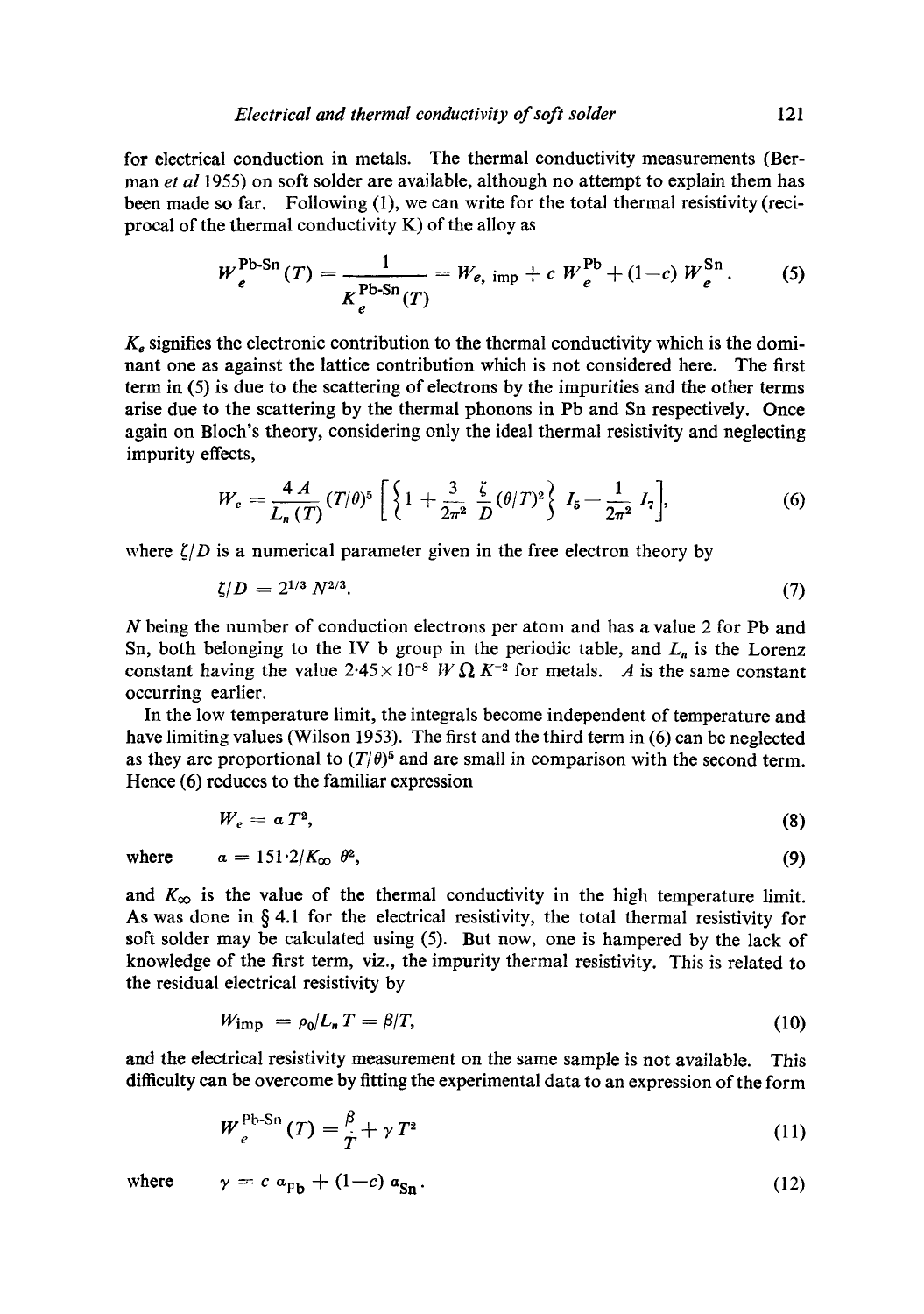The thermal conductivity for soft solder calculated at selected temperatures in the range 8-20 K using the coefficients  $\beta$  and  $\gamma$  obtained from such a fit, are marked in figure 3. The experimental curve is also shown. The agreement between the two is very good establishing the validity of (11). Not so good, however, is the agreement between the value of  $\gamma$  calculated from the theory using (9) and (12) and that obtained from the fit of (11) to the experimental data. The values are shown in table 2 for soft solder and for pure Pb and Sn and also for sodium, which is considered a good Bloch metal. In the case of sodium, the corresponding coefficient is  $\alpha$  and the calculated and the experimental values are given from (9) and (8).

It is seen from table 2 that there is no agreement between the calculated and the experimental  $\gamma$  values for Pb and Sn and even for sodium. Thus it is not surprising that the values do not agree for soft solder. In all the cases, however, the experimental value is smaller implying a lower phonon scattering contribution to the thermal resistivity.



Figure 3. Thermal conductivity of soft solder as a function of temperature. The solid line represents the experimental measurement (Berman *et al* 1955). The points represent the fit of equation (11) to the experimental data above the temperature of 7 K and equation (15) below 7 K. The dashed line is the predicted thermal conductivity in the normal state obtained by the extrapolation of the impurity contribution to the thermal resistivity.

Table 2. The value of  $\gamma$  calculated by expression (12) and that obtained by a fit of expression (11) to the experimental data.

|                         | Calculated           | Experimental                        |  |
|-------------------------|----------------------|-------------------------------------|--|
| Na                      | $1.8 \times 10^{-3}$ | $(3.8 \times 10^{-4})$ <sup>a</sup> |  |
| Pb                      | $5.5 \times 10^{-3}$ | $(2.9 \times 10^{-3})^b$            |  |
| Sn                      | $9.4 \times 10^{-3}$ | $(6.0 \times 10^{-4})^b$            |  |
| $Pb_{0.28}$ $Sn_{0.72}$ | $2.2 \times 10^{-2}$ | $(1.8 \times 10^{-3})^c$            |  |
|                         |                      |                                     |  |

<sup>a</sup>Berman and McDonald (1951); (I1) to the data of Berman *et al* (1955).  $b$ Rosenberg (1955); cderived from the fit of expression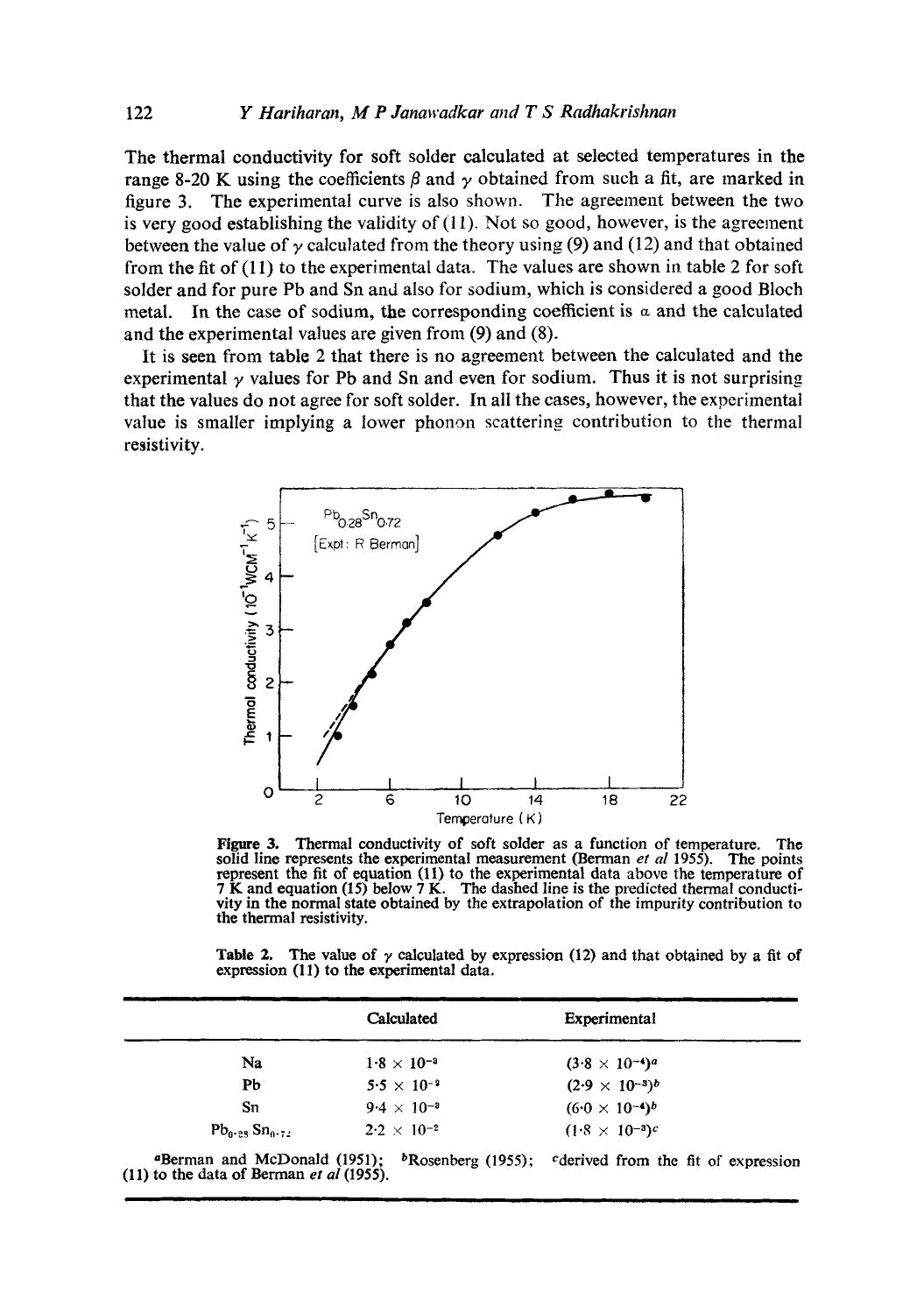#### 4.3. *Superconductivity*

Thermal conductivity measurements on  $Pb_0.7Sn_{0.3}$  at low temperature have been carried out (Mendelssohn and Olsen 1950) both in the 'superconducting state' (with no magnetic field) and in the normal state (with an applied magnetic field) as depicted in figure 4. In the latter case, the thermal conductivity values are considerably higher as can be seen. From the change of slope with temperature in the former case, a superconducting transition has been suggested at 7 K. In a related work (Mendelssohn 1964) the remark has been made that the thermal conductivity in the two states could be described by the Heisenberg-Koppe relation

$$
K_{es}/K_{en} = 2t^2/(1+t^4) = F(t), \qquad (13)
$$

where  $t=T/T_c$ , and  $K_{en}$  and  $K_{es}$ , the electronic contribution to the thermal conductivity in the normal and superconducting states. This claim is a little exaggerated and it turns out from what follows that a much better fit could be obtained to the experimental data by (13), if it is modified assuming that only the Pb-rich phase is superconducting while the Sn-rieh phase is normal in the temperature interval  $3.7 K < T < 7 K$ , the lower limit being the transition temperature for Sn. Under this assumption, the  $T_c$  of 6.88 K obtained in the electrical conductivity measurement **could** be readily explained as due to the presence of a Pb phase short in the sample providing a supercurrent path. The observed  $T_c$  is lower than that of pure Pb, which is  $7.2$  K. This may be because of the presence of Sn in the Pb phase and may imply that the solubility of Sn is finite down to this temperature. Investigations are under way with small concentrations of Sn in Pb which may shed light on this aspect.

For the discussion of the thermal conductivity below  $T_c$ , (11) assumes a particularly simple form as at these low temperatures,  $\gamma T^2 \ll \beta/T$  and can be neglected in com-



Figure 4. Thermal conductivity of Pb<sub>0</sub>., Sn<sub>0</sub>.<sub>3</sub> as a function of temperature. The **solid line represents the experimental measurement (Mendelssohn and Olsen 1950) in the "superconducting state "(with no magnetic field). The dashed line is the measurement by the same authors in the normal state (with an applied magnetic field). The points represent equation (l 5).**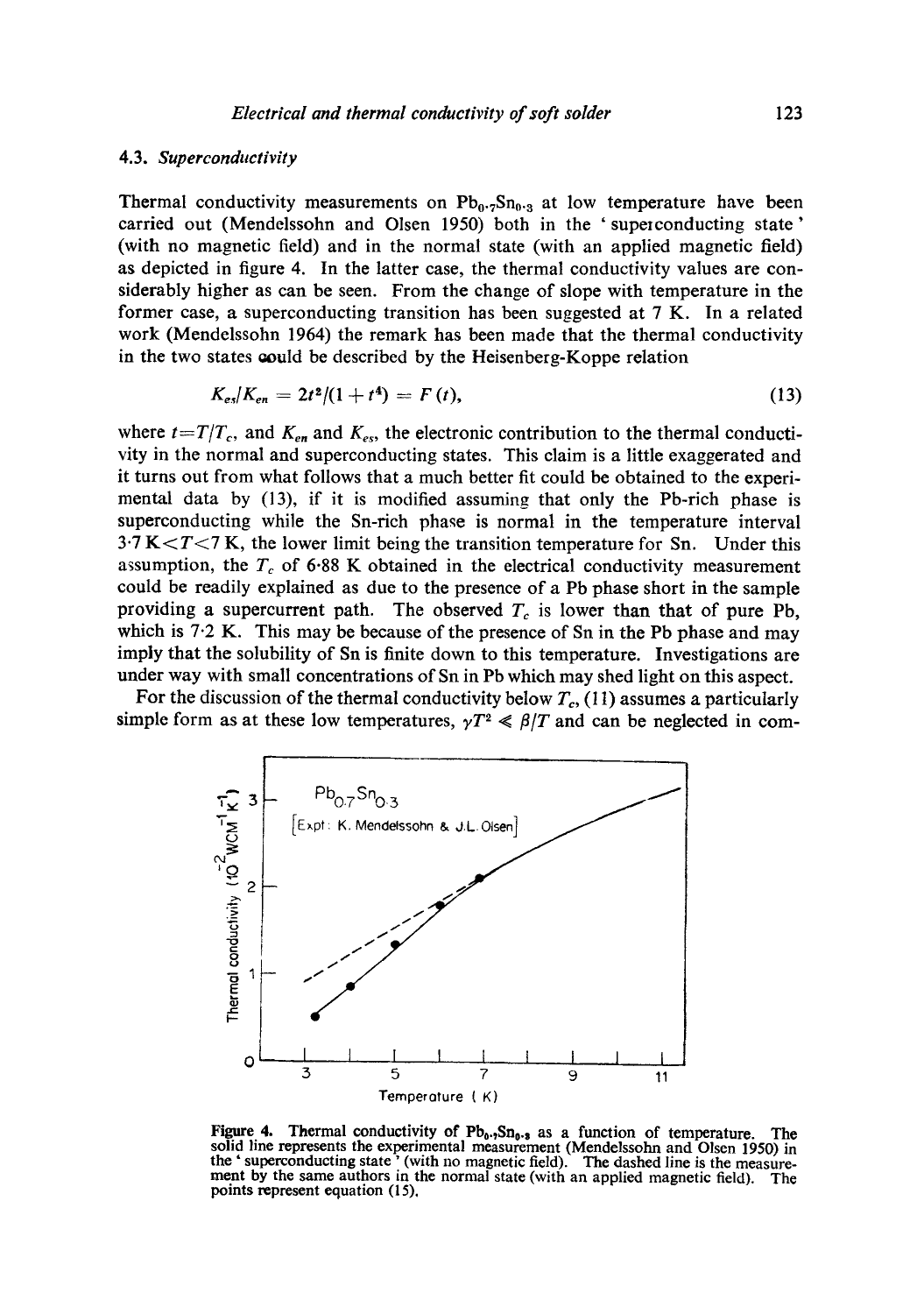parison. This is to be expected since at low temperatures only the impurity scattering mechanism is dominant. Also the impurity contribution could be split up into two terms as arising due to Pb and Sn electrons separately. Since they have the same valence electron structure, these could be taken to be proportional to the concentrations. (11) can now be cast in the form

$$
W_e = (\beta/T) \left[ c + (1 - c) \right]. \tag{14}
$$

Introducing this in (13), we get for  $T > 3.7$  K

$$
W_{es} = (\beta/T) \left[ cF(t) + (1-c) \right]. \tag{15}
$$

Thermal conductivity values calculated from (15) at selected temperatures are shown in figure 3 for soft solder and for  $Pb_0.2Sn_0.3$  in figure 4. The experimental curves are also shown. In both the cases, the agreement between the experimental data and the calculated values is very good. Also plotted in the figures are the thermal conductivities in the completely normal states of the alloys. While for  $Pb_{0.7}Sn_{0.3}$  this has been experimentally measured (Mendelssohn and Olseu 1950) by applying a magnetic field, the curve for soft solder is predicted from the calculated value of  $\beta$ .

Three remarks may now be made. First is that the thermal conductivity in the normal state is appreciably different from that in the 'superconducting state' in the case of  $Pb_0.7Sn_0.3$  while the difference is less perceivable for soft solder. This is not surprising as the superconducting phase is more predominant in the former alloy.

The residual electrical resistivity calculated from figure 4 by using (10) in the case of Pb<sub>0</sub>.<sub>7</sub>Sn<sub>0</sub>.<sub>3</sub> is 8  $\mu\Omega$  cm which is very high compared to that measured for soft solder (in the present work) and also compared to that derived from the thermal conductivity data (Berman *et a11955).* This has reflected in the much lower values for the thermal conductivity in the case of  $Pb_0.5n_{0.3}$ .

If the superconducting transition is traced by the mutual inductance method, we believe that the transitions of the individual phases may be obtained.

# 4.4. *Recent results in Pb-Sn system*

Electrical resistivity and the thermal conductivity measurements have recently been carried out (Chuah *et al* 1978) on  $Pb_xSn_{1-x}$  alloys (x=0.15, 0.3, 0.5 and 0.7 by weight) in the temperature range 7-300 K. In the case of the three alloys with  $x=0.3$ , 0.5 and 0.7, the measured resistivities could be well described by (1) within the experimental error quoted by the authors. In the case of the  $0.15$  alloy, the experimental curve was below that given by (I), just beyond the experimental error. In this alloy, the concentration of Pb is small (corresponds to 9 at.  $\frac{\%}{\%}$ ) and the possibility exists of the presence of several Sn phase shorts in the sample. In such an event, the resistivity behaviour will be closer to that of Sn and will deviate from that obtained using (1) in conformity with the measurement.

However, the thermal conductivity measurements in these alloys could not be described by (5). In some of these alloys, the measured thermal conductivity is higher than the limiting value imposed by the impurity thermal resistivity. This investigation has been discussed in detail elsewhere (Radhakrishnan *et al* 1979).